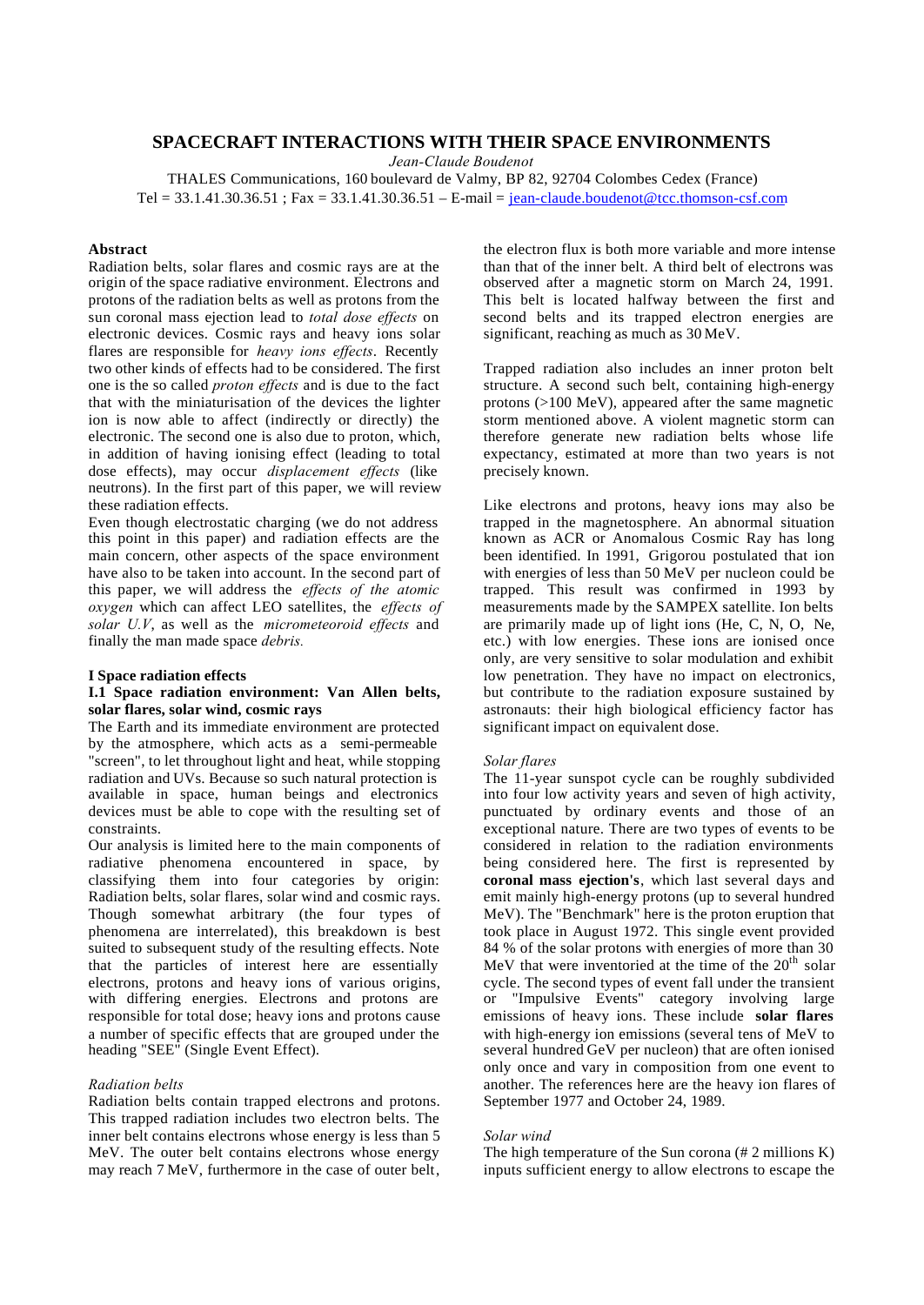gravitational pull of the sun. The effect of the electron ejection's is a charge imbalance resulting in the ejection of protons and heavier ions from the corona. The ejected gas is so hot that the particles are homogenised into a dilute plasma. The energy density of the plasma exceeds that of its magnetic field so the solar magnetic field is "frozen" into the plasma. This electrically neutral plasma streams radially outward from the sun at a velocity of approximately 300 to 900 km/s with a temperature on the order of  $10^4$  to  $10^6$  K. The energies of the particles range from approximately 0,5 to 2 keV per nucleon. The average density of the solar wind is 1 to 30 particles /  $cm<sup>3</sup>$ . The composition of solar wind is approximately : 95%  $p^+$ ; 4%  $He^{++}$ ; < 1% other heavy ions ; and the number of electron needed to make solar wind neutral.

Major perturbations in the geomagnetic field can occur with changes in the solar wind density (e.g. solar flares), the solar wind velocity (e.g. coronal mass ejection's), and the orientation of the embedded solar magnetic field. The coronal mass ejection's and solar flares cause disturbances of the solar wind, and it is the interaction between theses disturbances and the earth's magnetosphere that causes perturbations called magnetic storms and substorms. The correlation of the number of storm with the level of solar activity is very strong, and the major magnetic storms are closely associated with coronal mass ejection's. During the period of high solar activity, fluctuations in the sun's magnetic field are observed, and these fluctuations result in a compression of the earth's magnetic field lines (geomagnetic storms). When the compression of the earth's magnetic field lines occurs, plasma on the night side of the earth is pushed towards the earth surface. As this plasma pushes closer to the earth, the electrons and ions are deflected by the earth magnetic field and, as a result, spacecraft orbiting between local midnight and 6 a.m will see an abundance of energetic electrons. Consequently, during geomagnetic storms the greatest concern is for spacecraft operating between midnight and 6 a.m.

While at GEO the plasma is quite hot (# 2 keV for electrons and 10 keV from ions on the average) and with a low density  $(\# 10 \text{ to } 100 \text{ cm}^3)$  in normal condition, and hot (# 10 keV for electrons and 14 keV from ions on the average) but with a lower density (# 1 cm<sup>-3</sup>) during magnetic storms, the plasma founded at LEO, is colder and incapable of inducing significant charging. However, because energetic particles may move along the magnetic field lines, spacecraft in low altitude polar orbits may encounter the more energetic plasma that is seen to originate at higher altitudes. In situ observations confirm that auroral electrons can be accelerated to several kilovolts, producing a plasma environment capable of more severe charging. This energetic plasma is confined to an annular region near the poles, in the region where the magnetic field lines enter the lower altitudes. Because a spacecraft will only pass through this region periodically during the course of its orbit, charging in the auroral regions is typically of very short duration. Severe charging is more likely

when the ambient plasma density is lower because the presence of the low energy ambient plasma acts as a source of neutralising current.

#### *Solar wind: effects and mitigation*

Differences in the emission and absorption characteristics of materials, differences in sunlight exposure, and localised effects resulting in unequal electron populations produce voltage differences between insulated satellite surfaces (this phenomenon is called differential surface charging). Furthermore, electrons having sufficient energy to pass through the thermal blanket result in internal charging of surfaces and assemblies. Typical insulated objects include cable jackets, ungrounded thermal wrap, thermal paint, component encapsulants, etc. Higher energy electrons penetrating subsystem chassis assemblies may deposit charge onto circuit board and wire insulators, connectors, capacitors, etc. In this process, termed deep dielectric charging, high-energy electrons penetrate circuit elements and devices, leading to trapped charge build-up within the dielectric material.

Mitigation's included the use of filters to prevent the propagation of discharge event created signal transients, the use of surface coatings (paint, etc.) and materials which provide dissipation of deposited charge. Shielding of electronic assemblies to reduce the flux of high-energy electrons impinging on sensitive devices and materials is also recommended to address charging effects.

#### *Cosmic rays*

Cosmic rays are highly energetic heavy ion nuclei (without the surrounding neutron cloud). In actual fact, these heavy ions only represent 1 % of the nucleonic component of cosmic radiation, which otherwise contains 83% protons, 13% helium nuclei and 3% electrons. The origin of this radiation has not been truly identified; however, we know that part of it (i.e. the most energetic ions) comes from outside the Milky Way Galaxy and the rest from inside it. Ion energies are very high (the most energetic ion ever detected had an energy of  $3.10^{20}$  eV, i.e. nearly 50 J !) and the corresponding acceleration mechanisms are not always well understood. Cosmic radiation is nearly isotropic when it arrives in the vicinity of the magnetosphere. However, because the radiation couples to the Earth's magnetic field, its isotropy is not preserved. While its composition is nearly identical to that of matter found in the local galaxy, it does seem to be affected by interaction with interstellar matter. At energies of less than 1 GeV per nucleon, particle flux depends on solar activity.

#### **I.2 Dose effects: origins, effects on electronic devices, order of magnitude**

The total doses sustained in space environments are almost exclusively attributable to trapped particles contained in radiation belts and to protons emitted by solar flares.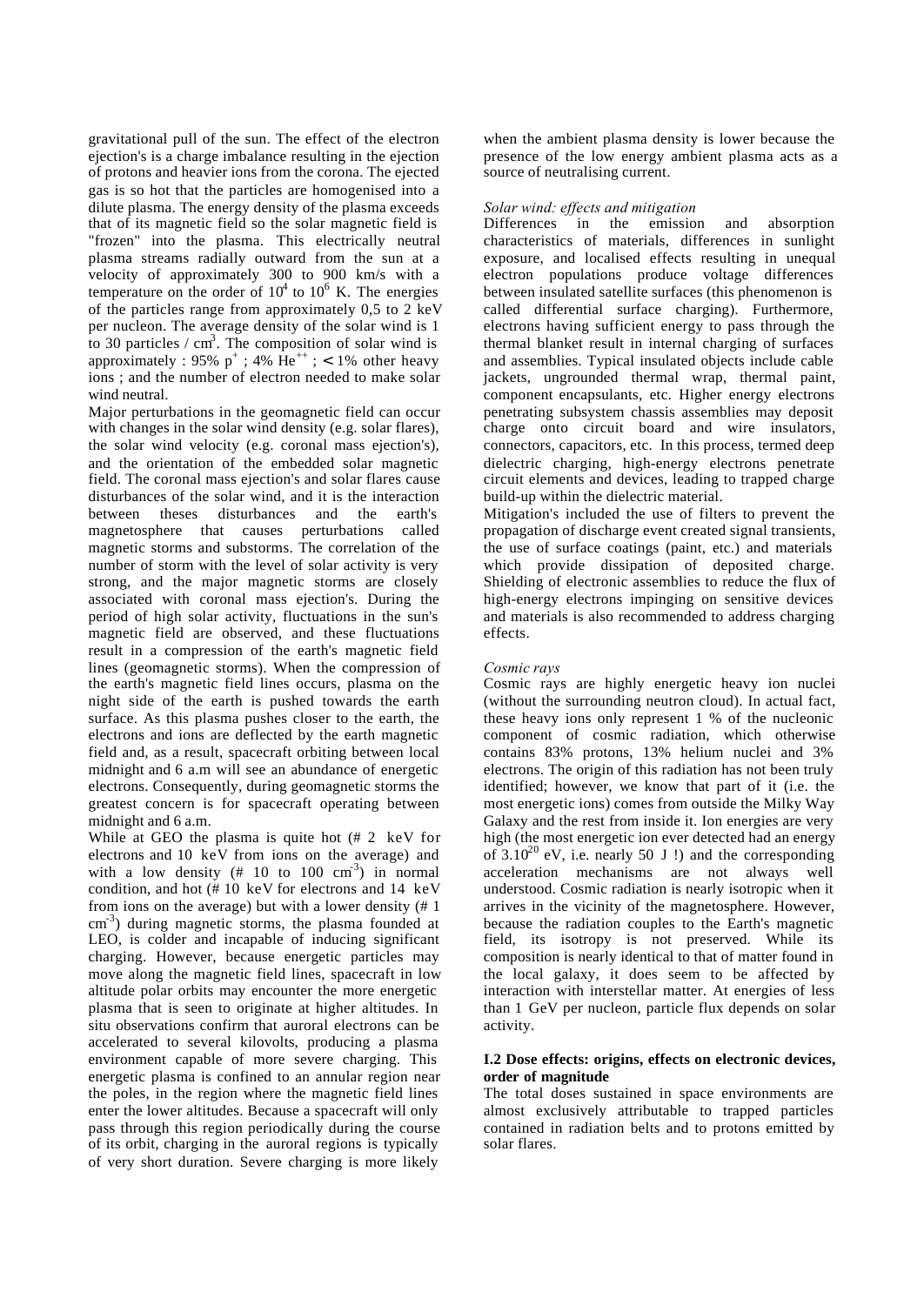### *Total Ionising Dose Evaluation*

To evaluate the Total Ionising Dose (TID) on a component, one have to use the "dose profile curve" that indicates the dose received through a shield of varying thickness (most often a hollow aluminium sphere). This curve is often used as a specification, since it depends only on the mission of interest. Then, according to the exact location of the component considered in the satellite, and the various shields that protect it from space (satellite insulation, printed circuit card, housing component, etc.) the TID is computed. One can use for that two methods. The first is an analytical method based on "sectoral analysis", i.e. weighting of the dose profile curve. The second makes use of a Monte-Carlo approach.

# *Influence of the orbit*

At Low Earth Orbits (the altitude of LEO satellite is in the range of 300-5000 km), the average space distribution of particles is inhomogeneous: the outer electron radiation belt is close to the Earth at high latitudes (polar horns) and the region centred on the south Atlantic has a high level of trapped particles (electrons and protons). This means that:

- A satellite placed in very low equatorial orbit (300 km) sustains little radiation,
- A satellite in low orbit at an inclination of less than 45° is subjected to the SAA,
- A satellite in low polar orbit at an inclination greater than 55° (e.g. heliosynchronous satellite) is subjected both to the SAA and to the impact of the polar horns,
- A satellite placed at altitude over 1400 km (e.g. constellation satellite) is heavily impacted by dose effects. The proton belt makes a further contribution that sometimes leads to a total dose greater than that received in geostationary orbit.

At GEostationary Orbit (GEO at 36000 km of altitude) and Medium Earth Orbit (the altitude of MEO satellite is in the range of 5000-36000 km) the main source of dose radiation is due to the outer electron belt. As an example, for a 18 years GEO, TID is 100 krad behind 5 mm of aluminium, and 10 krad behind 10 mm. In this kind of orbit it is possible to use some local shielding, like shielded box, because the efficiency of shielding with respect to electron is quite good. (As a comparison a TID received by a satellite placed at 2000 km of altitude is, for 5 years and behind 10 mm aluminium shielding, in the range of 300 krad)

#### *Dose effects: order of magnitude*

The TID that electronic devices can withstand depends on the technology. Standard CMOS COTS is in the range of 1 to 10's of krad, while CMOS rad hard devices are in the range of 100 krad to 1 Mrad. Standard bipolar is better than standard CMOS and can withstand a TID in the range of 10's to 100 krad. AsGa is intrinsically TID hardened and can withstand a TID of 1 Mrad or even more. But one have to be very careful on these orders of magnitude, because there are a lot of

dependence factors on TID effects, like: 1) Dose rate (there is a low dose rate enhancing for bipolar technologies contrary to high dose rate enhancing for MOS technologies); 2) Bias during and after irradiation; 3) Time after irradiation (annealing or rebound) ; 4) Lot to lot dependence ; and so on.

### **I.3 Displacement effects: origin, effects on electronic devices, order of magnitude**

Low earth orbits higher than 1400 km are also impacted by the effects of atomic displacement due to trapped proton. This effect, which is a familiar in military situations (due to neutrons) was, up until now, more or less neglected in space applications. Because new orbits are increasingly located in the proton belt, the space industry has now to take into account proton-induced displacements and their inclusion in radiation analysis. The displacement effect is quantitatively measured by its Non Ionising Energy Loss (or NIEL) per opposition to ionising loss measured by the dose deposition (note that proton, which is both charged and massive particle, has the ability to induce both dose and displacement effect).

The order of magnitude of displacement effects are as follow:  $10^{11}$  n(eq 1 MeV).cm<sup>-2</sup> for CCD & optolinks;  $10^{12}$  n(eq 1 MeV).cm<sup>2</sup> for bipolar ;  $10^{14}$  n(eq 1) MeV).cm<sup>-2</sup> for MOS; and  $10^{15}$  n(eq 1 MeV).cm<sup>-2</sup> for AsGa.

As an example the level of displacement damage is between  $10^{12}$ <sup>n</sup>/cm<sup>2</sup> to  $310^{12}$ /cm<sup>2</sup> for a LEO orbit which altitude is comprised between 1400 km and 2000 km. This level is almost independent of the thickness of the shielding. So for this kind of orbit the problem of displacement effects has to be taken into account mostly for high analogic devices such as CCD or optolinks.

# **I.4 Heavy ion effects: origin, effects on electronic devices, order of magnitude**

When a heavy ion pass through matter it goes straight a line. The more it is heavy, the more the ionisation along ii pass is important. In fact we measure the effect of heavy ions by its Linear Energy Transfer, that is the ionising energy it loss per unit length (roughly the LET increases with the  $Z$  of the ion). It is possible to compute the LET from various ions from various energy, by doing so, we have to notice that the maximum LET it is in the order of magnitude of 100 MeV cm<sup>2</sup> mg<sup>-1</sup>. When an ion pass trough the active volume of an electronic device it deposes a charge along it's trace and this charge is collected per the electric field of the device. The associated "iono-current" can induced several effects such as :

- SEU (Single Event Upset) which is a transient effect, affecting mainly memories,
- SEL (Single Event Latch-up), which can destroy the component, affecting mainly CMOS structure
- SEB (Single Event Burnout), which has destructive impact; affecting mainly power MOSFET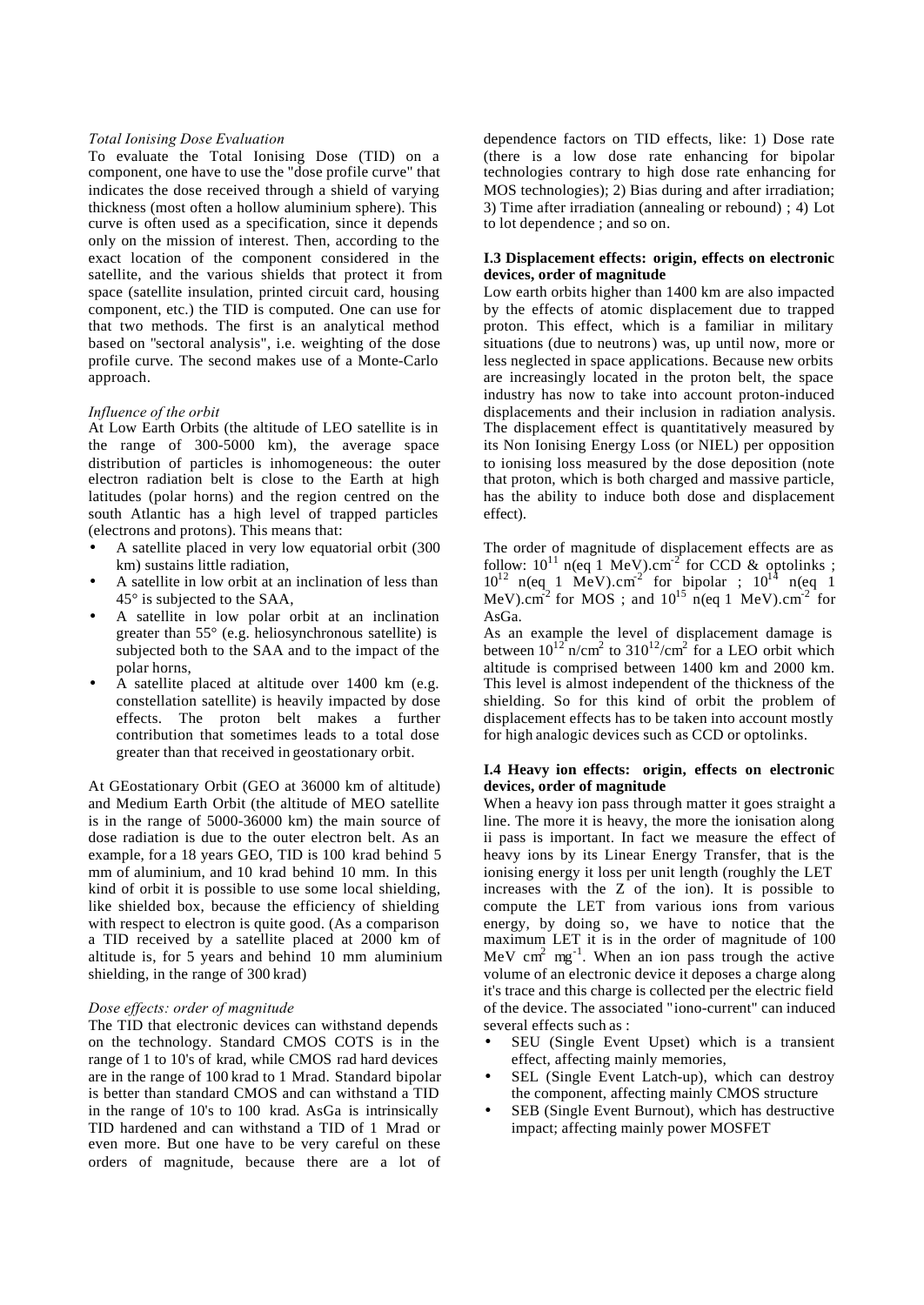- SEGR (Single Event Gate Rupture), which is also potentially destructive, affecting mainly submicronic structure,
- SHE (Single Hard Error), yet another destructive effect.

Two parameters are needed to quantify the vulnerability of an electronic device to heavy ion. The first one is the threshold LET, the second one is the cross section. If the LET is greater than a threshold, the energy deposition can triggered the effect. Furthermore the device offer a cross section which represents the probability for an ion to hit a sensitive volume of the component. The higher the cross section is, the more sensitive the device is. From technology point of view all kind of technology may be sensitive to SEE, but the larger the active volume the more sensitive the device. This is the reason why the bipolar technology is more sensitive than the MOS bulk, and the MOS bulk is more sensitive than the MOS SOI technology. Increasing use of electronics in onboard systems and enhanced circuit integration have revolutionised things to such an extent that, today, allowance for heavy ions is of vital importance in selecting components.

The environment itself is characterised by a LET spectra : that is to say the number of ion which LET is greater than a given LET. GEO orbit corresponds to the maximal constraint because it doesn't benefit of magnetosphere shielding. As the altitude of the orbit decreases, and as the inclination of the orbit decreases to, the magnetosphere shielding is more and more effective and the flux of cosmic rays decreases. Due to this shielding effect, one can have several orders of magnitude differences between orbit (e.g. GEO and low altitude, low inclination LEO)

## **I.5 Proton Effects: Origin (direct & indirect), effects on electronic devices, order of magnitude.**

The first observation of single event upset induced per proton was made 10 years ago, in 1990. As for heavy ion we can distinguish non destructive effects, like SEU, and destructive effects, like SEL or SEB. Furthermore we have to distinguish indirect effects, due to the interaction between incident proton and a nuclei of the component (spaliation reaction ), and direct effect due to ionisation induce per the proton inside a sensitive volume of the device.

Based on the critical energies currently encountered in electronic components, it is clear that direct upsets are only exceptionally produced by protons. By contrast, nuclear reaction of these particles with silicon is possible and can lead to recoil of the heavy residual nucleus (together with emission of lighter fragments) or to formation of two ions of similar masses, by fragmentation of the silicon nucleus. These "secondary" ions then cause the indirect SEE.

The three main sources of indirect heavy ion events are:

• Proton-emitting solar flares, for geostationary and low polar orbits,

- Trapped protons for medium orbits (MEOs),
- The SAA for low earth orbits.

As for heavy ions, the magnetosphere offers a natural screen against protons. Its degree of "screen effect" depends on the type of orbit and the date of the mission. This effect is weak for geostationary and highly inclined low orbits (polar areas) but very strong for low orbits with small inclinations. Moreover, proton flux, as heavy ion flux, is weakest during periods of maximum solar activity, since the concomitant increase in interplanetary magnetic fields accelerates scattering of ions before the latter reach the magnetosphere. Note that the relative significance of heavy ion-induced direct effects and indirect effects depends on the type of orbit and, for a given orbit, on the type of component considered.

#### **II Other effects**

#### **II.1 Atomic oxygen: origin and effects**

The Atomic oxygen is the main specie of the atmosphere from 200 km; the associated density is in the range of  $10^9 - 10^{10}$  atoms/cm<sup>3</sup> at 200 km, and in the range of  $10^5$  atoms/cm<sup>3</sup> at 800 km. The density varies with solar activity (e.g.  $10^4$  (minimum) to  $10^8$ (maximum) atoms/cm<sup>3</sup> at 800 km). The oxidation power of atomic oxygen is enhanced by it relative velocity of 8 km/s and it's temperature (800 K equivalent to 5 eV energy).

The effects of atomic oxygen are various:

- Material erosion. The reaction efficiency depend on the material :
	- very low for Al or Au

• high for Kapton (# 3  $10^{24}$  cm<sup>3</sup> / atom) : 500 μm for ISSA for 30 years

- very high for silver (# 10.5  $10^{-24}$  cm<sup>3</sup> / atom)
- Electrical interconnects oxidation
- Mirror reflectivity decrease
- Thermal parameters  $(\alpha_s; \varepsilon)$  evolution
- Luminescence

Mitigation provisions for atomic oxygen environment effects include the choice of altitude which reduces the exposure, choice of materials which are resistant to chemical degradation and exhibiting high sputtering threshold, the use of coatings to protect surfaces, orienting sensitive surfaces and devices away from the ram direction, and reducing aerodynamic drag by reducing the space vehicle cross section.

# **II.2 Sun U.V: origin and effects**

The Sun spectra is a black body with temperature of 5600 K. In absence of atmosphere there is no U.V filter (ozone layer filters  $\lambda$  < 0.3 µm) and so spacecraft has to withstands U.V ray. Due to high energy of U.V (e.g. 9.2 eV for 0.13  $\mu$ m; 3.2 eV for 0.39  $\mu$ m) chemical bonds may be broken. As an example the energy needed to break some classical chemical link is list here:

• C≡C (0.14  $\mu$ m) ; C≡N (0.13  $\mu$ m) ; C≡O (0.16 μm)

• C=C (0.20 μm) ; C=N (0.19 μm) ; C=O (0.16 μm)